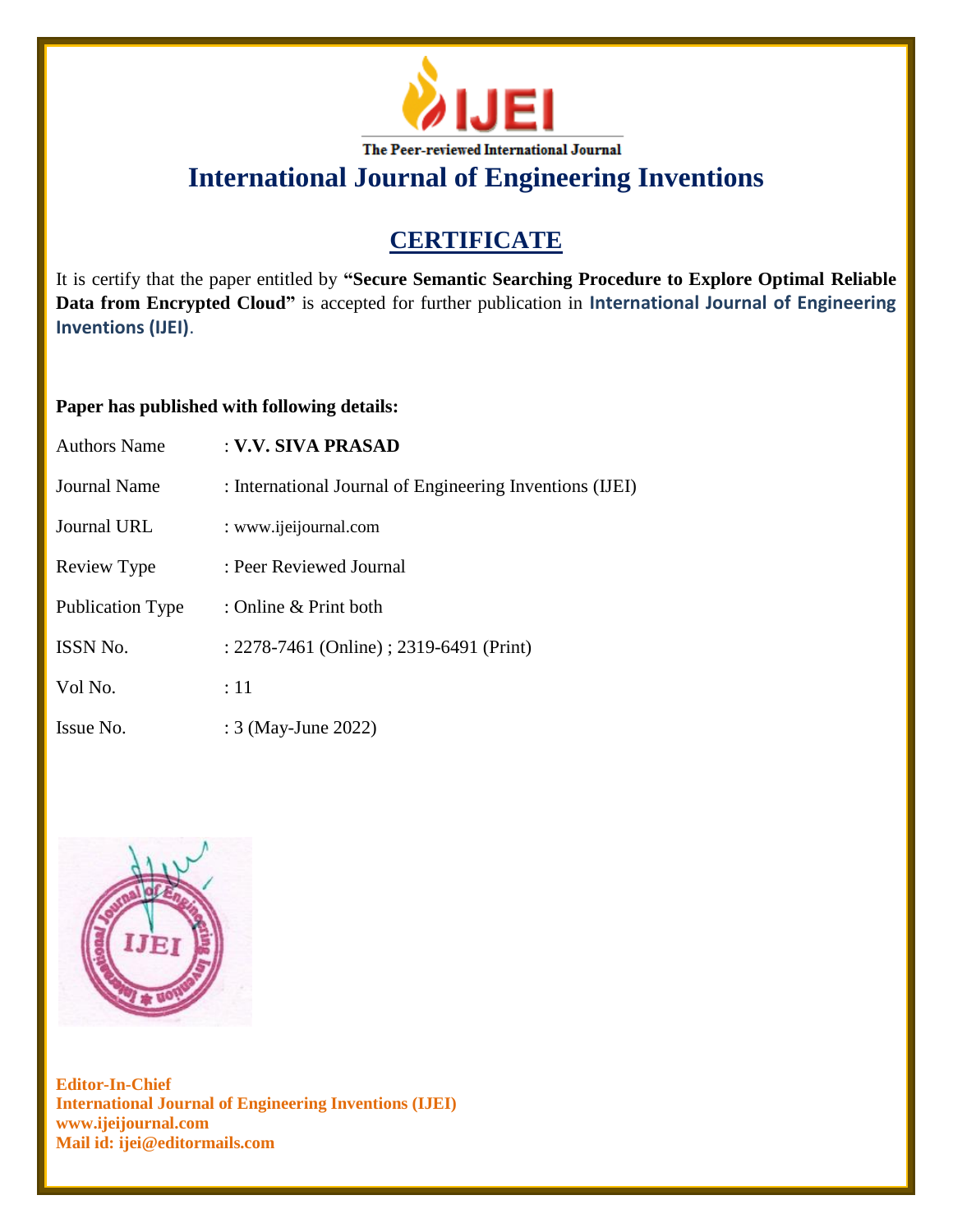

# **CERTIFICATE**

It is certify that the paper entitled by **"Secure Semantic Searching Procedure to Explore Optimal Reliable Data from Encrypted Cloud"** is accepted for further publication in **International Journal of Engineering Inventions (IJEI)**.

## **Paper has published with following details:**

| <b>Authors Name</b>     | : CH. MOHANA KATHYAINE                                   |
|-------------------------|----------------------------------------------------------|
| <b>Journal Name</b>     | : International Journal of Engineering Inventions (IJEI) |
| <b>Journal URL</b>      | : www.ijeijournal.com                                    |
| Review Type             | : Peer Reviewed Journal                                  |
| <b>Publication Type</b> | : Online $&$ Print both                                  |
| <b>ISSN No.</b>         | : 2278-7461 (Online) ; 2319-6491 (Print)                 |
| Vol No.                 | $\div 11$                                                |
| Issue No.               | : 3 (May-June 2022)                                      |

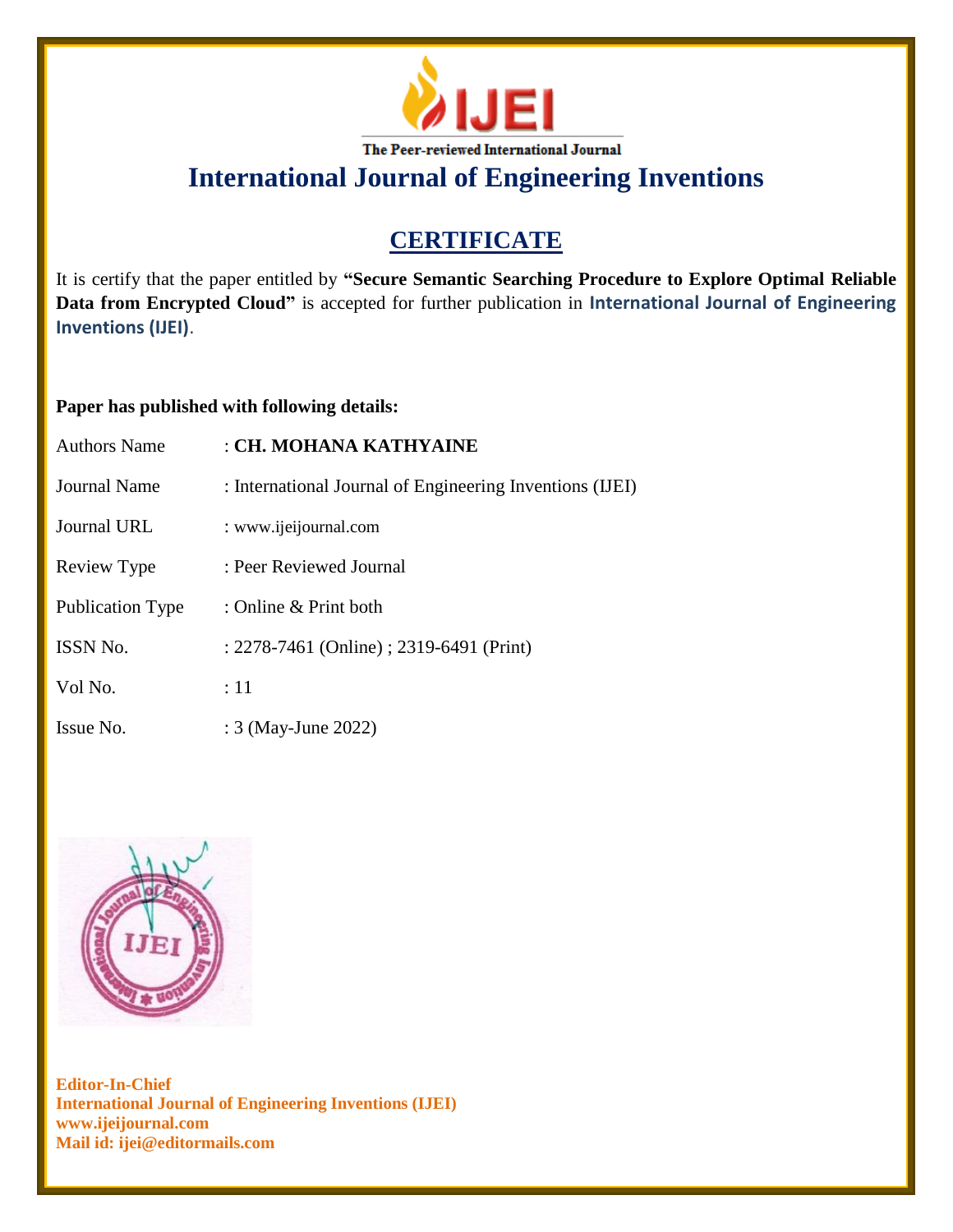

# **CERTIFICATE**

It is certify that the paper entitled by **"Secure Semantic Searching Procedure to Explore Optimal Reliable Data from Encrypted Cloud"** is accepted for further publication in **International Journal of Engineering Inventions (IJEI)**.

## **Paper has published with following details:**

| <b>Authors Name</b>     | : J. LIKHITHA                                            |
|-------------------------|----------------------------------------------------------|
| Journal Name            | : International Journal of Engineering Inventions (IJEI) |
| Journal URL             | : www.ijeijournal.com                                    |
| Review Type             | : Peer Reviewed Journal                                  |
| <b>Publication Type</b> | : Online & Print both                                    |
| <b>ISSN No.</b>         | : 2278-7461 (Online) ; 2319-6491 (Print)                 |
| Vol No.                 | :11                                                      |
| Issue No.               | : 3 (May-June 2022)                                      |

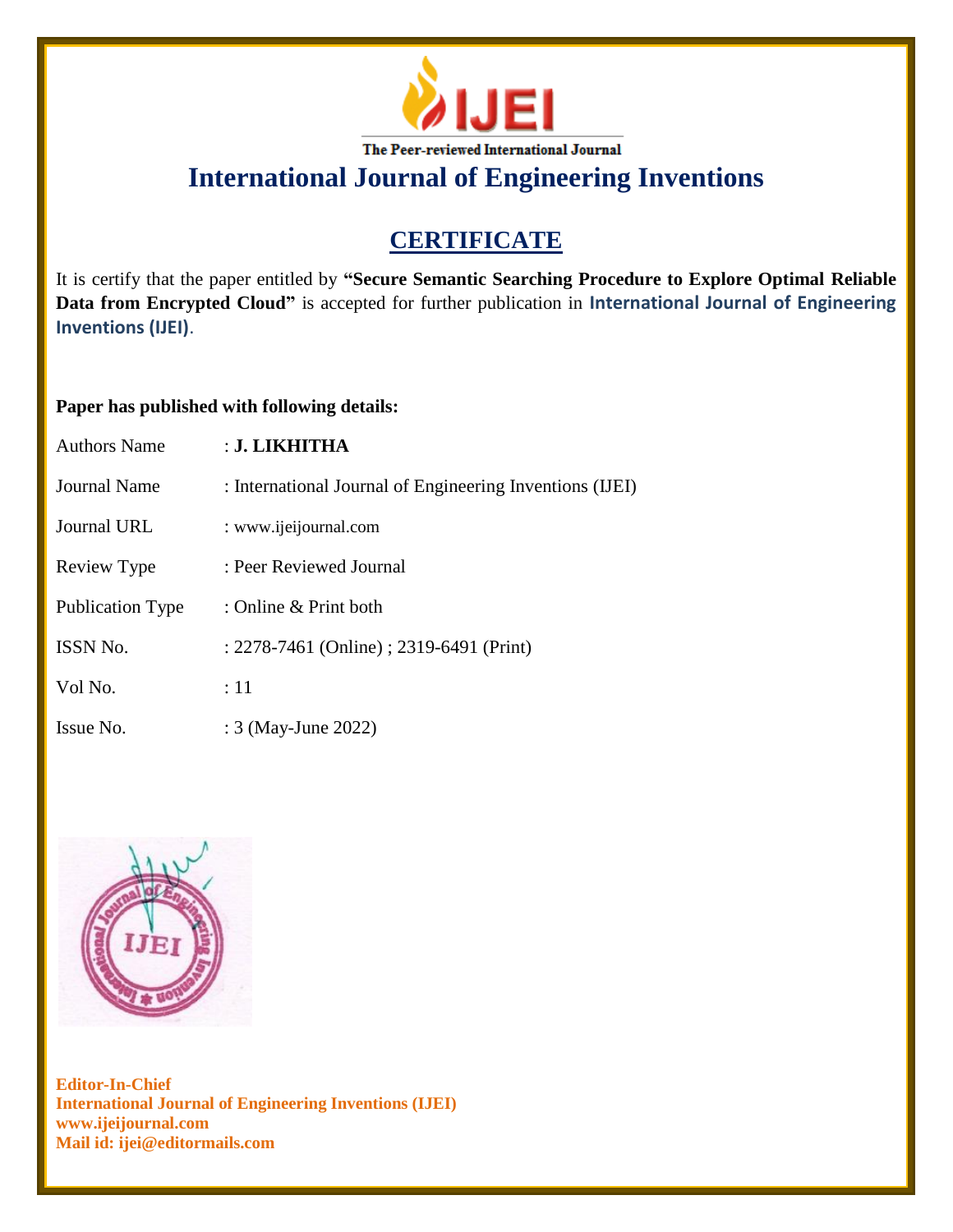

# **CERTIFICATE**

It is certify that the paper entitled by **"Secure Semantic Searching Procedure to Explore Optimal Reliable Data from Encrypted Cloud"** is accepted for further publication in **International Journal of Engineering Inventions (IJEI)**.

## **Paper has published with following details:**

| <b>Authors Name</b> | : P. MUBHISHARA                                          |
|---------------------|----------------------------------------------------------|
| Journal Name        | : International Journal of Engineering Inventions (IJEI) |
| <b>Journal URL</b>  | : www.ijeijournal.com                                    |
| Review Type         | : Peer Reviewed Journal                                  |
| Publication Type    | : Online & Print both                                    |
| <b>ISSN No.</b>     | : 2278-7461 (Online) ; 2319-6491 (Print)                 |
| Vol No.             | :11                                                      |
| Issue No.           | : 3 (May-June 2022)                                      |